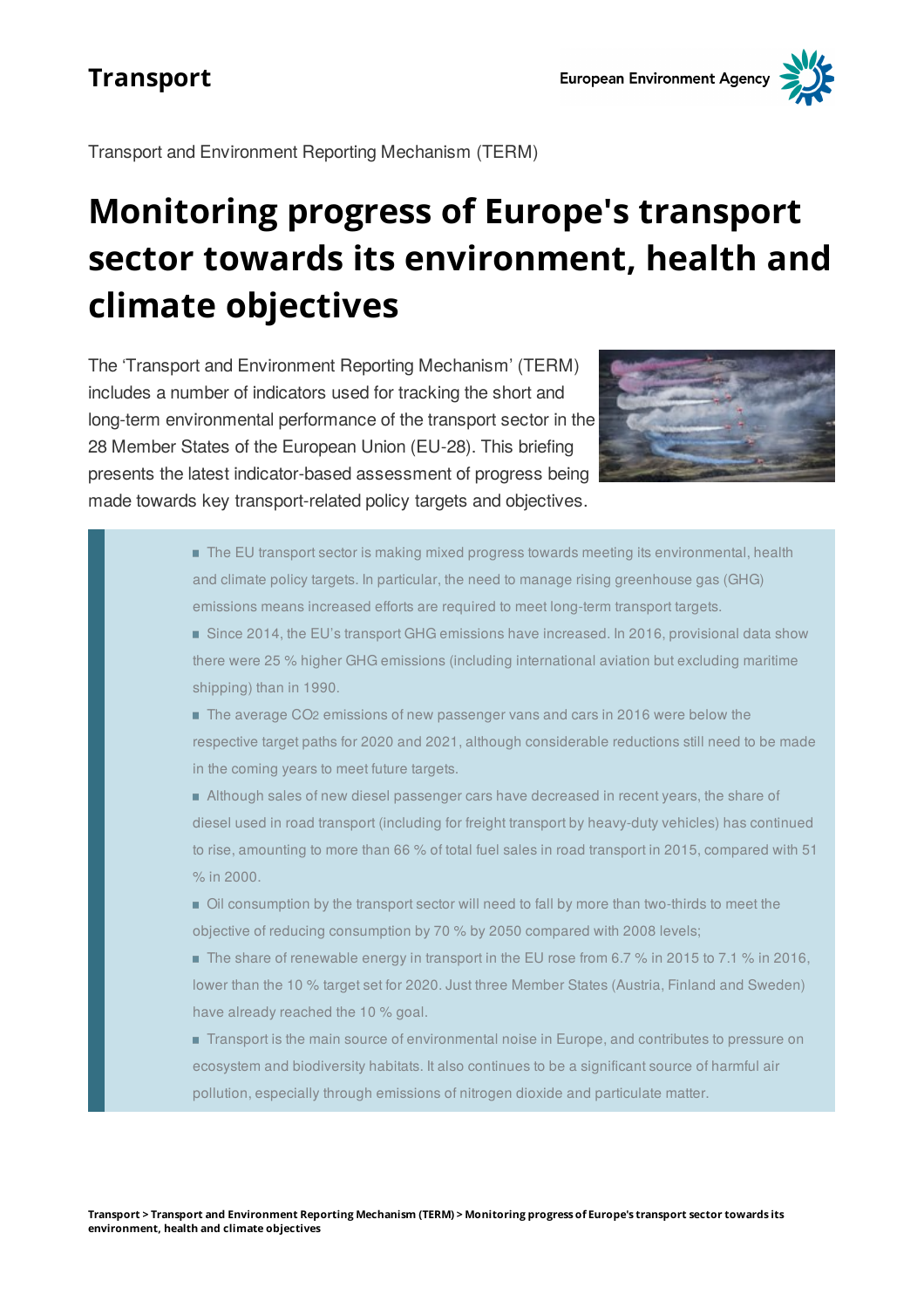#### **Progress towards the EU's transport and environmental goals**

The European Union's (EU's) Seventh Environment Action Programme (7th EAP) puts forward a clear vision: 'In 2050, we live well, within the planet's ecological limits.' In order to achieve this vision, environmental pressures arising from all sectors of the economy should be significantly reduced. As it is a key economic sector, reducing the environmental, health and climate pressures arising from Europe's transport sector is critical to achieving the 7th EAP's longer-term objectives.

Within the EU, quantitative targets and objectives relevant to the environmental performance of the transport sector are laid out in:

- the European Commission's 2011 [Transport](http://eur-lex.europa.eu/legal-content/EN/ALL/?uri=CELEX:52011DC0144) White Paper and its impact assessment;
- the Renewable Energy Directive [\(2009/28/EC](http://eur-lex.europa.eu/legal-content/EN/ALL/?uri=celex%3A32009L0028));
- the Fuel Quality Directive [\(1998/70\)](http://eur-lex.europa.eu/legal-content/EN/TXT/?uri=celex%3A32015L1513);
- the Regulations on CO<sub>2</sub> emissions from new cars [\(443/2009\)](http://eur-lex.europa.eu/legal-content/EN/TXT/?qid=1509352410205&uri=CELEX:32009R0443) and vans [\(510/2011\)](http://eur-lex.europa.eu/legal-content/EN/TXT/?uri=celex%3A32011R0510).

Table 1 summarises the progress made for those goals that are monitored, highlighting past trends and the extent to which the EU is on track to reach respective policy targets. For each goal, a base year and corresponding value are determined, which serve as a starting point for the target trajectory. For transport GHG emissions, the 2011 Transport White Paper defined the preferred policy option to reach the objective. This forms the basis of the trajectory for reductions in transport GHG emissions. For the other objectives, a linear trend is assumed towards the target, starting from the base year. Only a selection of transport goals are provided — others cannot yet be fully monitored due to a lack of data and/or the complicated nature of the evaluation required.

**Table1. Progress of the EU-28 in meeting selected transport goals.**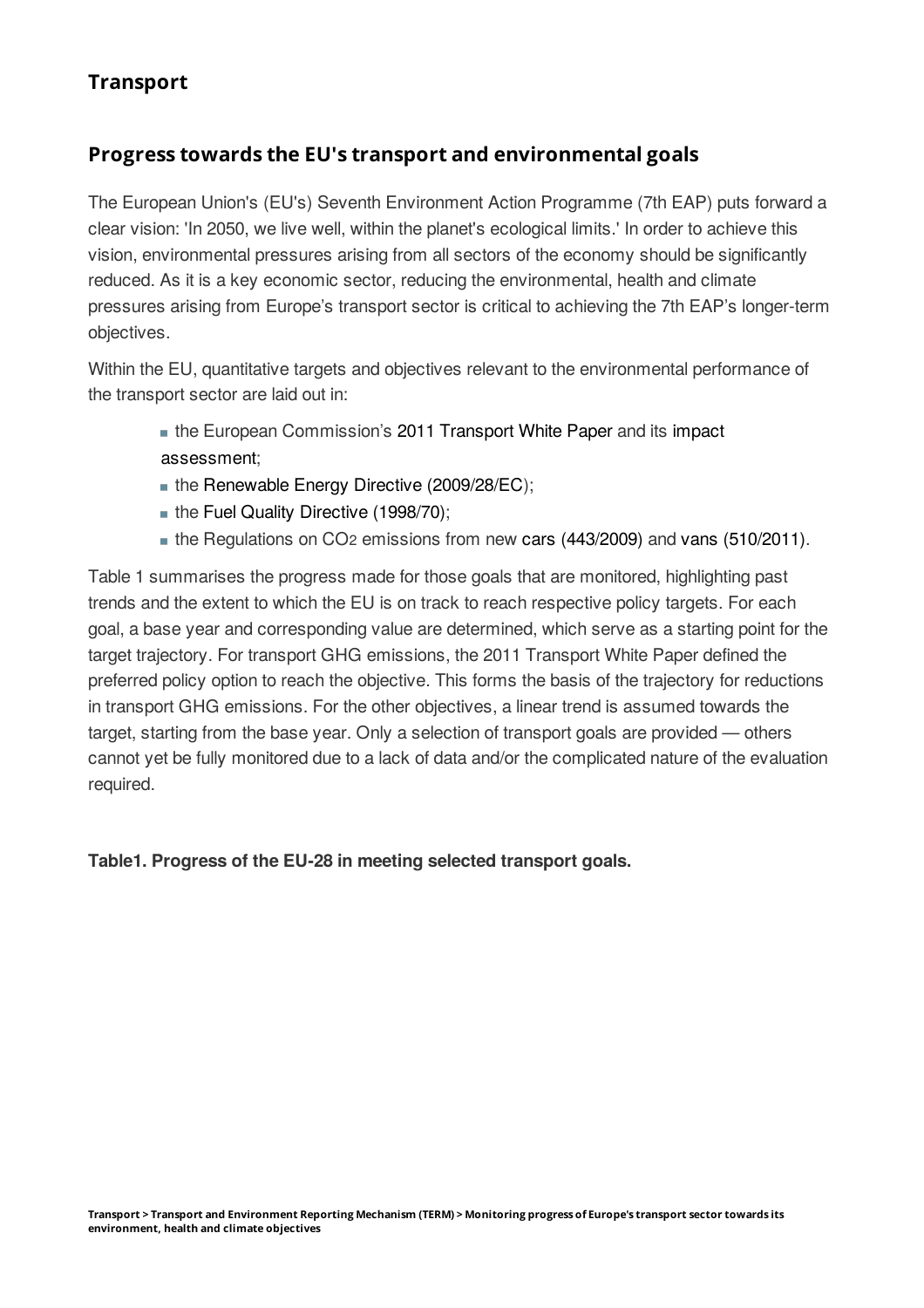| Latest<br>annual<br>trend                      |                  |                 | 1.8%                                                                                                                    | $-1.1%$  | $-1.2%$                                                           | $-2.8%$                                                                      | 15%                                                                         | 5.7%                                                                                      |                                                                                                                                                          |
|------------------------------------------------|------------------|-----------------|-------------------------------------------------------------------------------------------------------------------------|----------|-------------------------------------------------------------------|------------------------------------------------------------------------------|-----------------------------------------------------------------------------|-------------------------------------------------------------------------------------------|----------------------------------------------------------------------------------------------------------------------------------------------------------|
| Where we are (current trends vs. target paths) | 2016             | Observed        | 1067                                                                                                                    |          | ć,                                                                | 118                                                                          | 164                                                                         | n.a.                                                                                      | 7.1%                                                                                                                                                     |
|                                                |                  | Target<br>path  | 1099                                                                                                                    |          | 145                                                               | $^{124}$                                                                     | 176                                                                         | 15.0                                                                                      | 8.1%                                                                                                                                                     |
|                                                | 2015             | Observed        | Stylt                                                                                                                   |          | 135                                                               | 220                                                                          | 168                                                                         | 15.8                                                                                      | 6.7%                                                                                                                                                     |
|                                                |                  | Target<br>path  | 117                                                                                                                     |          | 147                                                               | 30                                                                           | 177                                                                         | 15.3                                                                                      | 7.6%                                                                                                                                                     |
|                                                | 2014             | Observed        | 1029                                                                                                                    |          | 136                                                               | 123                                                                          | 369                                                                         | 15.6                                                                                      | 6.5%                                                                                                                                                     |
|                                                |                  | Target<br>path  | Ë                                                                                                                       |          | $\frac{48}{3}$                                                    | 32                                                                           | 178                                                                         | 15.6                                                                                      | 7.1%                                                                                                                                                     |
|                                                | 2013             | Observed        | 1019                                                                                                                    |          | 140                                                               | 127                                                                          | 173                                                                         | 15.4                                                                                      | 5.9%                                                                                                                                                     |
|                                                |                  | Target<br>path  | 1113                                                                                                                    |          | 150                                                               | $\frac{34}{134}$                                                             | 179                                                                         | $^{5.9}$                                                                                  | 6.6%                                                                                                                                                     |
|                                                | 2012             | Observed        |                                                                                                                         | 1025     | 148                                                               | 132                                                                          | 180                                                                         | 15.6                                                                                      | 5.6%                                                                                                                                                     |
|                                                |                  | Target<br>pach  |                                                                                                                         | 1110     | 151                                                               | 286                                                                          | 380                                                                         | 16.2                                                                                      | 6.2%                                                                                                                                                     |
|                                                | 2011             | Observed        |                                                                                                                         | 1056     | 161                                                               | 156                                                                          |                                                                             | 16.3                                                                                      | 4.0%                                                                                                                                                     |
|                                                | 2010             | Target<br>path  |                                                                                                                         | 1108     | 152                                                               | 138                                                                          |                                                                             | 16.5                                                                                      | 5.7%                                                                                                                                                     |
|                                                |                  | Observed        | 1064                                                                                                                    |          | 159                                                               | 340                                                                          |                                                                             | 16.4                                                                                      | 5.2%                                                                                                                                                     |
|                                                |                  | Target<br>parth | 1106                                                                                                                    |          | 154                                                               | 3                                                                            |                                                                             | 16.8                                                                                      | 5.2%                                                                                                                                                     |
| Where we want to be                            | 2000             | Observed        | FEOT                                                                                                                    |          | 135                                                               | 172                                                                          |                                                                             | $^{15.9}$                                                                                 |                                                                                                                                                          |
|                                                | Target           | Value           | 917<br>(48 %)                                                                                                           | 98<br>CB | 55<br>인구의<br>인                                                    | 30<br>S                                                                      | Š<br>147                                                                    | 52<br>18                                                                                  | Š                                                                                                                                                        |
|                                                |                  | Year            | 2030                                                                                                                    | 2050     |                                                                   | 2015<br>2021                                                                 | 2020<br>2017                                                                | 2050                                                                                      | 2020                                                                                                                                                     |
| Where we were                                  | <b>Base year</b> | Value           |                                                                                                                         | 53       | 161                                                               | 9                                                                            | 180                                                                         | 17,3                                                                                      | 5,20%                                                                                                                                                    |
|                                                |                  | Year            | 1990                                                                                                                    |          | 2005                                                              | 2010                                                                         | 2012                                                                        | 2008                                                                                      | 2010                                                                                                                                                     |
| š                                              |                  |                 | Mt CD <sub>2</sub>                                                                                                      |          | Mt CO <sub>3</sub>                                                | g CO <sub>2</sub> /lom                                                       | g 00;/km                                                                    | million <sub>TJ</sub>                                                                     | æ                                                                                                                                                        |
| Target<br>Source                               |                  |                 | (including international<br>international maritime<br>aviation, excluding<br>Transport GHGs<br>shipping) <sup>(b)</sup> |          | maritime bunker fuels<br>EU CD <sub>2</sub> emissions of          | Target for average type-<br>approval emissions for<br>new passenger cars (a) | Target for average type-<br>approval emissions for<br>new passenger vans in | Reduction of transport<br>all consumption <sup>(b)</sup>                                  | 10% share of renewable<br>energy in the transport<br>Member State (EU-28<br>consumption for each<br>used here as a proxyl<br>Islo<br>sector final energy |
|                                                |                  |                 | European Commission's<br>2011 Transport White<br>Paper (EC, 2011)                                                       |          | European Commission's<br>2011 Transport White<br>Paper (EC, 2011) | Passenger car CO <sub>2</sub> EC<br>regulation 443/2009                      | Van CO <sub>2</sub> EC regulation<br>510/2011                               | <b>Fransport White Paper</b><br>document to the 2011<br>Impact assessment<br>accompanying | Directive 2009/28/EC<br>Renewable Energy                                                                                                                 |
|                                                |                  |                 | ya8uez Aay                                                                                                              |          |                                                                   | Indicative goals                                                             |                                                                             |                                                                                           |                                                                                                                                                          |

Transport > Transport and Environment Reporting Mechanism (TERM) > Monitoring progress of Europe's transport sector towards its **environment, health and climate objectives**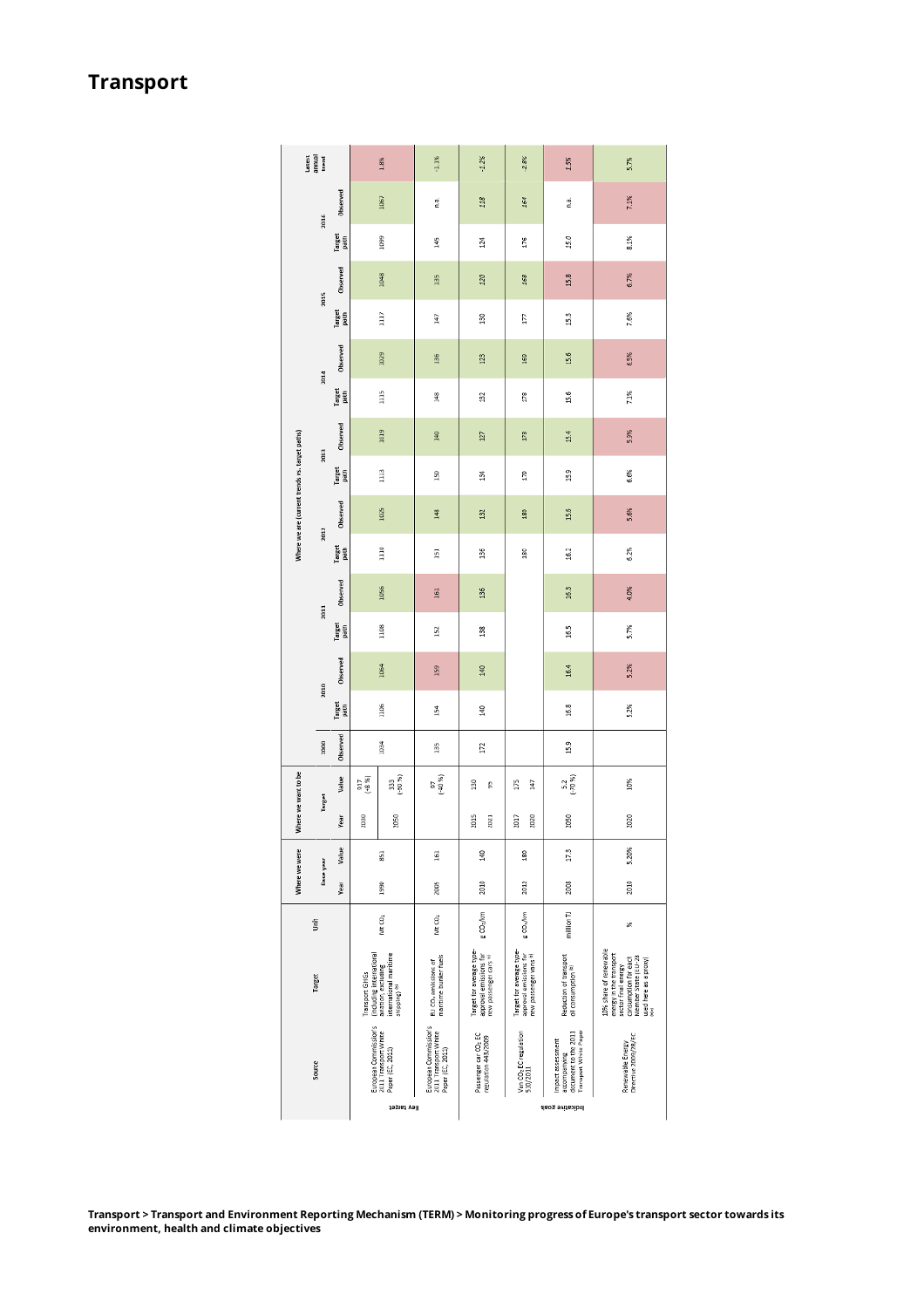**Notes**: (a) EU-28 excluding Croatia until 2013. EU-28 from 2014 onwards.

(b) Preliminary data for 2016.

(c) In the case of the Renewable Energy Directive (EU, 2009a) target, Eurostat published for the first time (2011 data) the share of biofuels in transport energy use which meet the sustainability criteria of the Directive. The large increase between 2011 and 2012 is explained by the fact that in previous years the new sustainability criteria were not fully applied. The system for certifying sustainable biofuels is increasingly operational across all Member States.

# **Transport GHG emissions to be reduced by 20 % from 2008 levels by 2030, and by at least 60 % from 1990 levels by 2050**

Transport emissions have increased in recent years and now account for around one quarter of the EU's total GHG emissions (Figure 1; see also TERM 002 [indicator](https://www.eea.europa.eu/ds_resolveuid/IND-111-en)). From 1990 to 2015, official GHG emissions from transport (including international aviation but excluding maritime shipping in line with the Transport White Paper's 60 % reduction target), increased by 23.1 % (Table 1). The increase is more than 25 % if provisional data for 2016 reported by Member States are considered (European [Environment](https://www.eea.europa.eu/themes/climate/approximated-greenhouse-gas-emissions/approximated-greenhouse-gas-emissions-in-2016) Agency (EEA), 2017a). This increase comes despite past improvements in the efficiency of transport and is broadly in line with increases in the level of economic activity as measured by gross domestic product (GDP), as well as increases in demand for both [freight](https://www.eea.europa.eu/ds_resolveuid/IND-36-en) and [passenger](https://www.eea.europa.eu/ds_resolveuid/99644c50-6408-11e3-949a-0800200c9a66) transport. The transport sector remains the only major European economic sector in which GHG emissions have increased, compared with 1990 levels.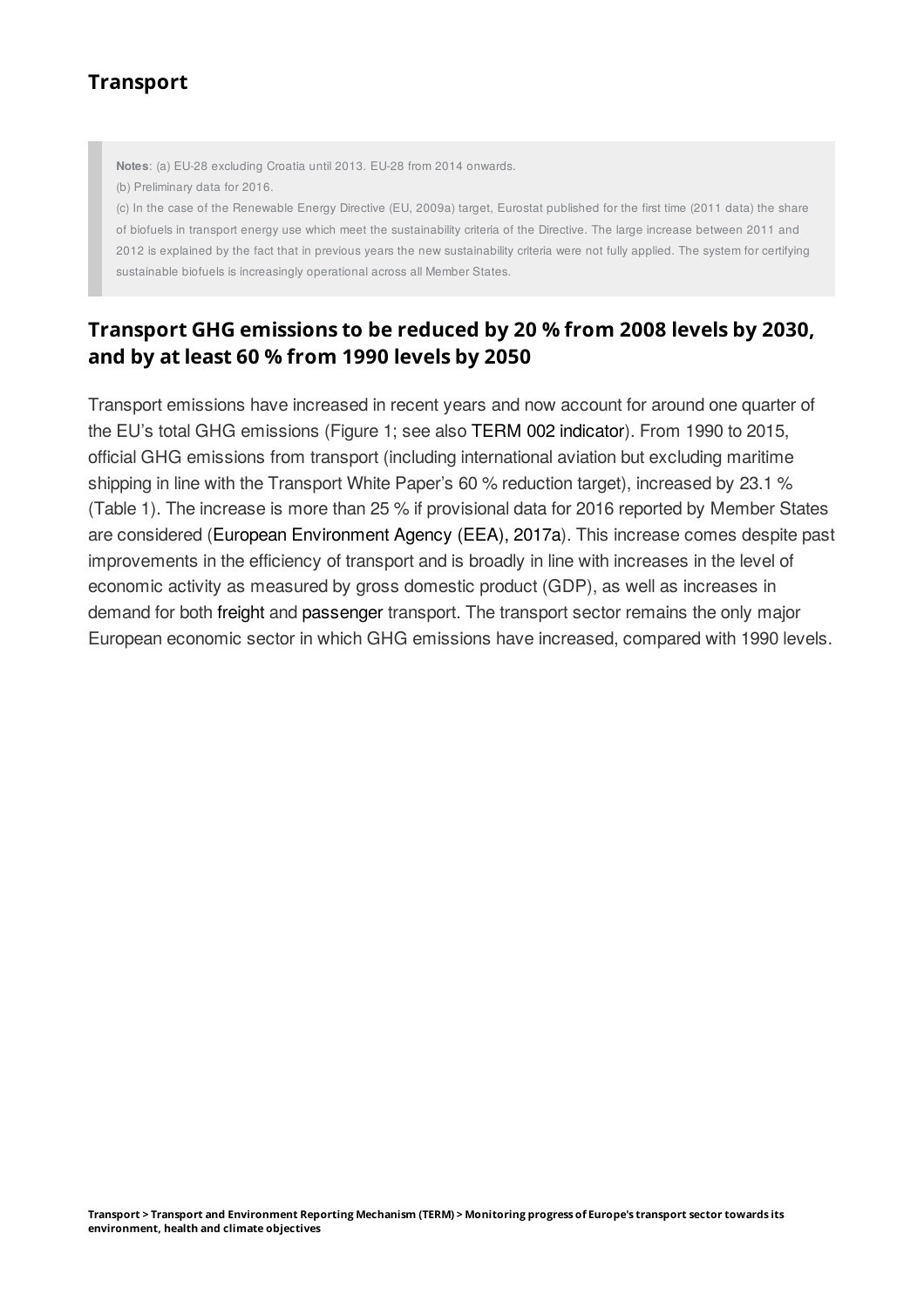



**Note**: Preliminary data for 2016 (EEA, 2017a), although not available for international navigation.

Road transport accounts for 72.9 % of transport GHG emissions (including international aviation and maritime emissions). Emissions from the sector have grown in each of the last 3 years, mainly influenced by growth in passenger transport volumes. In 2016, emissions from road transport comprised around one fifth of the EU's total emissions.

GHG emissions from international aviation have more than doubled since 1990 and were almost 25 % higher in 2016 than in 2000, although they still make up a relatively small share of total GHG emissions. Emissions from international aviation have increased over each of the last 4 years (2013-2016) at an average rate of around 2 % per year. As other sources of GHGs decline, emissions from aviation and shipping are increasingly significant.

Compared with the target path to meet the 2030 goals, a further reduction of 12.5 % needs to be achieved. Moreover, the long-term 2050 target requires a reduction in emissions of more than two thirds compared with 2015 levels (see Table 1).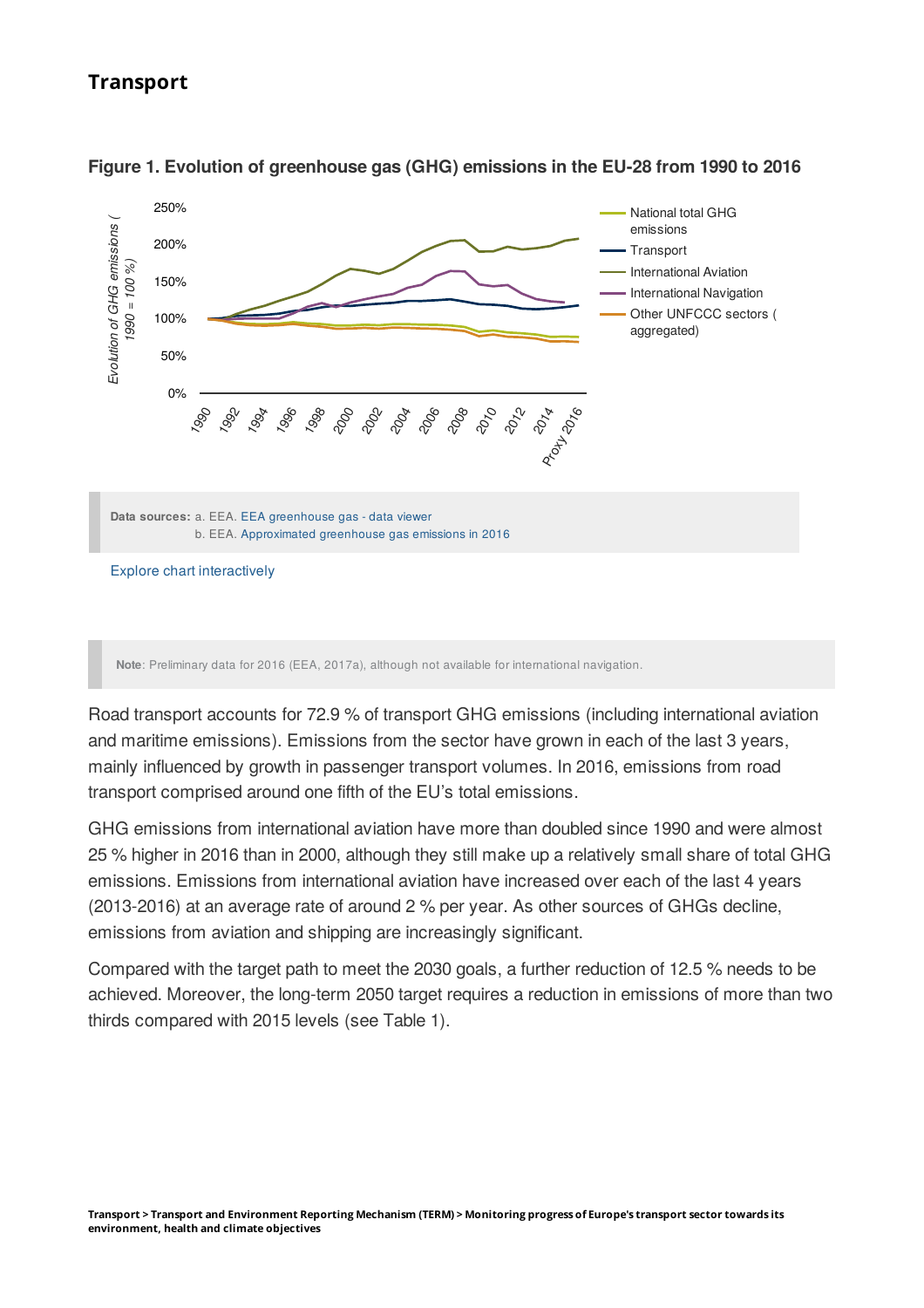# **Maritime bunker GHG emissions to be reduced by 40 % from 2005 levels by 2050**

From a peak in 2007-2008, GHG emissions from maritime 'bunker' fuels (i.e. fuels used in ships) sold in the EU‑28 have decreased by around one quarter, at least partly because of the subsequent economic downturn. Since 2008, there has been a downward trend, with emissions in 2015 amounting to 135 Mt CO2. This is more than 16 % below the 2005 level, from which the 2050 target is based. In order to reach the 2050 target, a further reduction of 28 % needs to be achieved.

A new system for the monitoring, reporting and verification of CO<sub>2</sub> emissions from maritime transport (established by Regulation (EU) 2015/757) will commence in 2018. It will introduce obligations to report data on annual maritime GHG emissions and other relevant information.

#### **Average CO emission targets for new passenger cars and vans 2**

Since monitoring under the current Regulation began in 2010, the annual average specific emissions from newly registered passenger cars had decreased by almost 15 % as of 2015. The 2015 target of 130 g CO $2/km$  was already met in 2013, 2 years before the deadline. In 2016, average emissions decreased by 1.5 g CO2/km, the smallest annual decrease since 2006. Monitoring of CO2 emissions from new vans started in 2012. Since then, average specific emissions have decreased by 6.6 %. In 2016, average emissions decreased by a further 4.7 g CO2/km, a 9.2 % decrease from 2012 levels.

Even though emissions from newly registered passenger cars and vans are well below the target path, they will need to further decrease by almost 20 % for new passenger cars and by more than 11 % for vans in order to meet the targets of  $95 g$  CO $2/km$  by 2021 and 147 g CO $2/km$  by 2020 respectively. CO2 emissions from passenger cars and vans officially reported by Member States and vehicle manufacturers. While these emission values are based on measurements performed in the laboratory using the standard European vehicle test cycle, it is nowadays widely accepted that such measurements may not reflect real-world driving performance.

The European [Commission](https://ec.europa.eu/clima/policies/transport/vehicles/proposal_en) has recently proposed setting new CO2 emission standards for cars and vans for the period after 2020. The proposed framework foresees a 30 % reduction of average emissions by 2030 compared with 2021.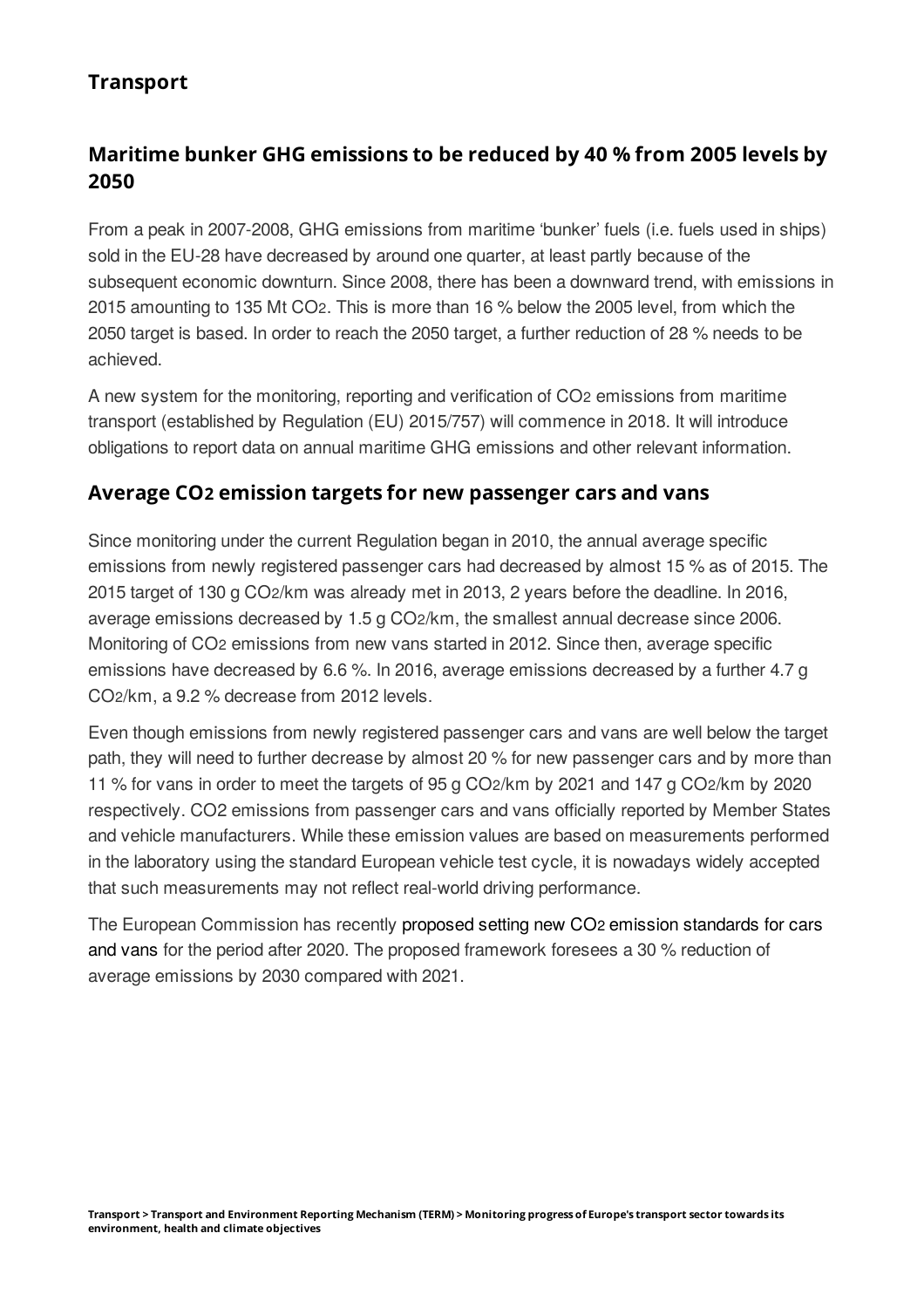# **Oil consumption by the transport sector (including maritime bunkers) to be reduced by 70 % by 2050 from 2008 levels**

Transport remains very dependent on oil, with oil-derived fuels accounting for 95 % of final energy consumption in transport. After reaching a peak in 2007, the impacts of the economic recession caused a subsequent decline in transport demand – oil consumption continuously decreased. until in 2013 it was 12.5 % below 2007 levels. From 2013 to 2015, the trend was upwards, although levels remained 8.8 % below those of 2008.

Road transport is responsible for the largest share of oil-derived fuels in transport, accounting for 78 % of total consumption in the EU-28 in 2015. Despite a decrease in energy consumption since the recession, road transport energy consumption in 2015 was still 23 % higher than in 1990. The portion of diesel used in road transport has continued to increase, amounting to more than 66 % of total fuel sales in road transport in 2015, compared with 51 % in 2000. This trend confirms the increasing dieselisation of Europe's vehicle fleet over the same period.

In order to achieve the 2050 goal of 70 % a reduction in transport oil consumption compared with 2008, the additional efforts required remain challenging. Even though the EU was on the target path until 2014, the increase in diesel fuel consumption in road transport and international marine bunkers meant it exceeded the projected downward target trend in 2015. Transport oil consumption will need to fall by more than two thirds to meet the objectives of a 70 % reduction in oil consumption by 2050.

## **Renewable energy — all EU Member States to achieve a 10 % share of renewable energy by 2020 for all transport options**

Only those biofuels complying with the sustainability criteria under the Renewable Energy Directive and the Fuel Quality Directive are considered for this target. According to preliminary EEA estimates for 2016 (EEA, [2017b](https://www.eea.europa.eu/publications/renewable-energy-in-europe-2017)), the share of renewable energy grew from 6.7 % in 2015 to 7.1 % in 2016 (Table 1). For the EU-28 overall, the observed trend lies below the target path to reach the 2020 goal. The share of renewable energy in transport varied across countries, from 27 % (Sweden) to close to 0.5 % (Estonia). Besides Sweden, two more Member States (Austria and Finland) have also reached the goal of a 10 % share of energy from renewable sources in transport.

Renewable energy in this sector comes overwhelmingly from biofuels (close to 90 %), with electricity still playing only a limited role. A larger share of renewable electricity use in the transport sector would reduce the pressure on transport biofuels to reach the EU's target of a 10 % renewable energy share (RES) consumed in transport by 2020 (EEA, [2017b](https://www.eea.europa.eu/publications/renewable-energy-in-europe-2017)).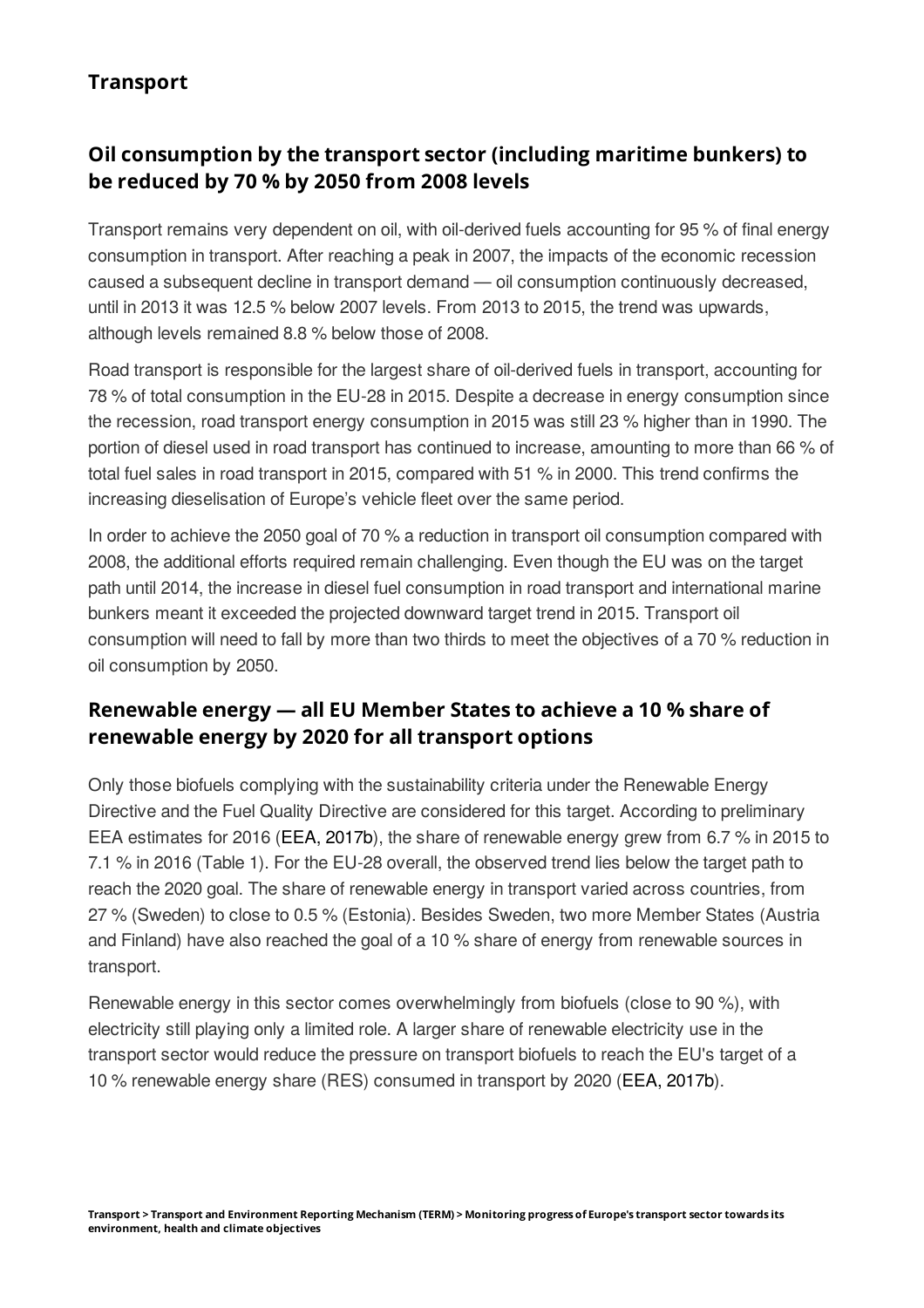# **Air pollution**

Between 2000 and 2015, because of the introduction of fuel quality standards, Euro vehicle emission standards and the use of cleaner technologies, the transport sector significantly reduced emissions of certain air pollutants: sulphur oxides (SO<sub>x</sub>), nitrogen oxides (NO<sub>x</sub>) and particulate matter (PM) (TERM 003 [indicator](https://www.eea.europa.eu/ds_resolveuid/IND-112-en)). With the exception of international aviation, all modes of transport contributed to the decrease.

Transport is responsible for more than half of all  $NOx$  emissions and contributes significantly to the total emissions of the other pollutants. Road transport, in particular, continues to make a significant contribution to emissions of all the main air pollutants (with the exception of  $SO<sub>x</sub>$ ). Some 39  $%$  of NO<sub>x</sub> emissions arise from road transport. However, the contribution of the road transport sector to harmful NO2 concentrations, especially in urban areas, is considerably higher, because emissions occur close to the ground and are distributed over densely populated areas.

While emissions from road transport are mostly exhaust emissions arising from fuel combustion, non-exhaust emissions contribute to both non-methane volatile organic compounds (NMVOCs) (from fuel evaporation) and primary particulate matter (PM) (from tyre- and brake-wear, and road abrasion). Although emissions of fine particulate matter (PM2.5) from road transport have declined by 50 % since 2000, the relative importance of non-exhaust emissions has increased, because the introduction of vehicle particulate abatement technologies has reduced exhaust emissions.

As land-based emissions from transport sources decrease, there is an increased focus on coastal maritime emissions which contribute to background air pollution across Europe. Initiatives to reduce emissions of key air pollutants from the maritime sector include an international agreement to limit the maximum sulphur content in maritime fuel to 0.5% from 2020, and already from 2015 establishing a maximum concentration of 0.1% in a sulphur emission control area covering the Baltic Sea, the North Sea and the English Channel. For NOx, a similar emission control area covering the same region is foreseen from 2021.

## **Noise**

Noise pollution is a significant environmental health problem in Europe, with road traffic the dominant source of environmental noise. The latest data reported by EEA member countries (TERM 005 [indicator](https://www.eea.europa.eu/ds_resolveuid/IND-233-en)) show that around 100 million people are exposed to road traffic noise levels above the 55 dB Lden indicator<sup>[\[1\]](#footnotes-and-references)</sup>. Exposure to noise from railways comes next with 19 million people exposed above 55 dB Lden. Aircraft noise, with more than 4.1 million people exposed above 55 dB Lden, is the third main noise source. While aircraft noise does not affect a wide geographical area, aircraft typically generate more annoyance and sleep disturbance than other sources at the same noise levels.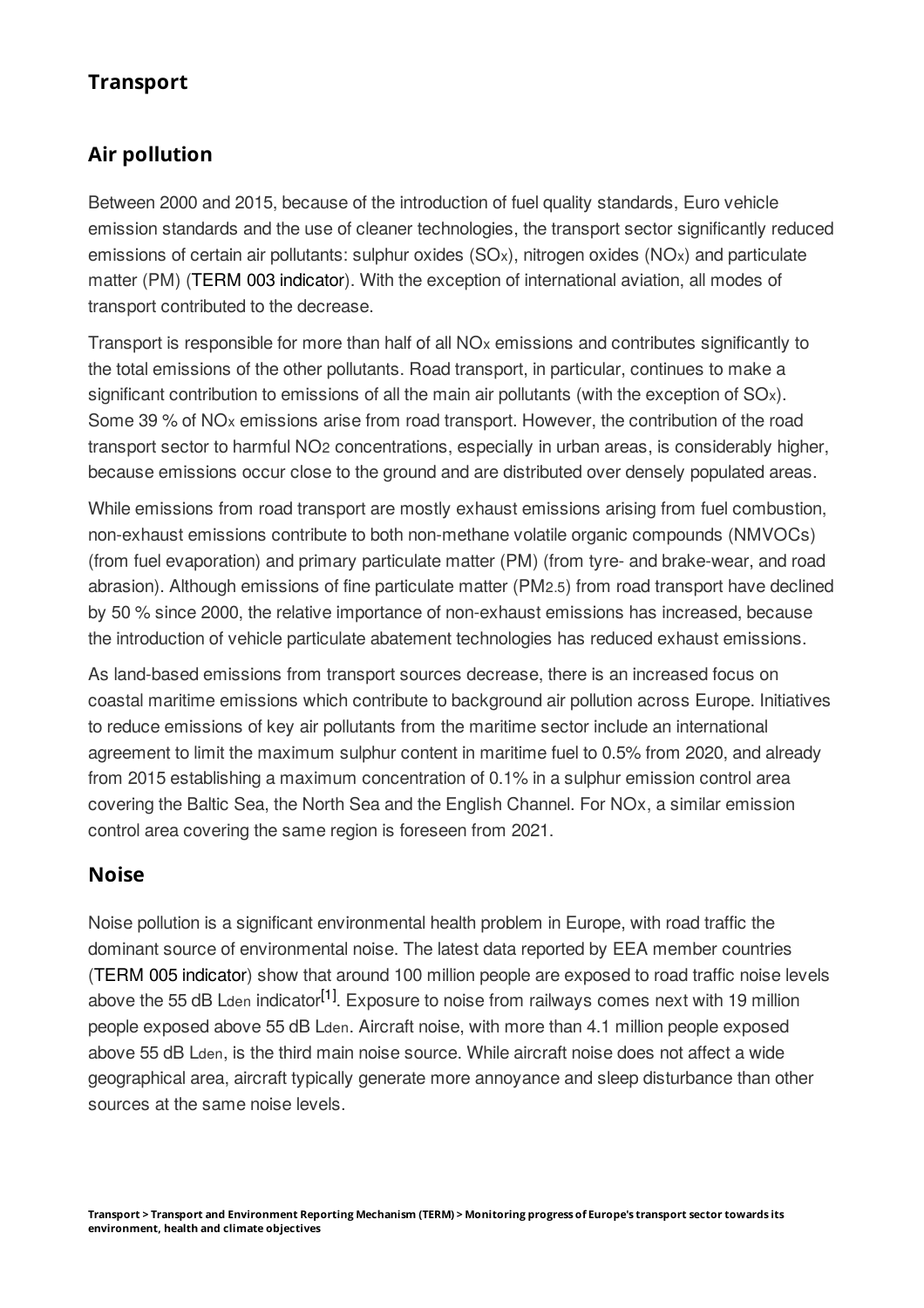#### **Ecosystem and biodiversity habitats**

Transport can also cause several significant negative impacts on ecosystems and biodiversity. The design and use of road, rail and waterborne transport infrastructure alters the quality and connectivity of habitats and can create physical barriers to the movement of plants and animals between habitat areas. Species can be injured or killed by vehicles, become isolated by habitat fragmentation, or exhibit behavioural changes that put their survival at risk, such as feeding on or near roads, or changes in migratory behaviour ( $\sqrt{2}$ [Bennett](http://www.fs.fed.us/pnw/pubs/pnw_gtr846.pdf) et al., 2011;  $\sqrt{2}$ [CEEweb,](http://www.ceeweb.org/wp-content/uploads/2011/12/landuse_factsheet_GI.pdf) 2011). The development and use of transport infrastructure can also increase pollution levels in surrounding habitats and serve as a vector for the spread of non-native and invasive species (von der Lippe and Kowarik, 2008). A number of policies have been introduced, [establishing](http://onlinelibrary.wiley.com/doi/10.1111/j.1472-4642.2007.00401.x/full) procedures and obligations to minimise such consequences. However, several gaps remain concerning their implementation in practical terms (EEA, [2015\)](https://www.eea.europa.eu/publications/term-report-2015).

#### **Further reading – TERM indicator fact sheets**

- TERM 001: Final energy [consumption](https://www.eea.europa.eu/ds_resolveuid/IND-113-en) by mode of transport TERM 002: [Greenhouse](https://www.eea.europa.eu/ds_resolveuid/IND-111-en) gas emissions from transport TERM 003: [Emissions](https://www.eea.europa.eu/ds_resolveuid/IND-112-en) of air pollutants from transport TERM 004: [Exceedance](https://www.eea.europa.eu/ds_resolveuid/IND-106-en) of air quality objectives due to traffic TERM 005: Population exposure to [environmental](https://www.eea.europa.eu/ds_resolveuid/IND-233-en) noise TERM 012: [Passenger](https://www.eea.europa.eu/ds_resolveuid/99644c50-6408-11e3-949a-0800200c9a66) transport demand TERM 013: Freight [transport](https://www.eea.europa.eu/ds_resolveuid/IND-36-en) demand TERM 020: Real change in [transport](https://www.eea.europa.eu/ds_resolveuid/IND-173-en) prices by mode TERM 021: [Transport](https://www.eea.europa.eu/ds_resolveuid/IND-114-en) fuel prices and taxes TERM 031: Use of [renewable](https://www.eea.europa.eu/ds_resolveuid/IND-28-en) fuels in transport TERM 032: Size of the [vehicle](https://www.eea.europa.eu/ds_resolveuid/IND-141-en) fleet
- TERM 034: [Alternative-fuel](https://www.eea.europa.eu/ds_resolveuid/IND-108-en) vehicles as a proportion of the total fleet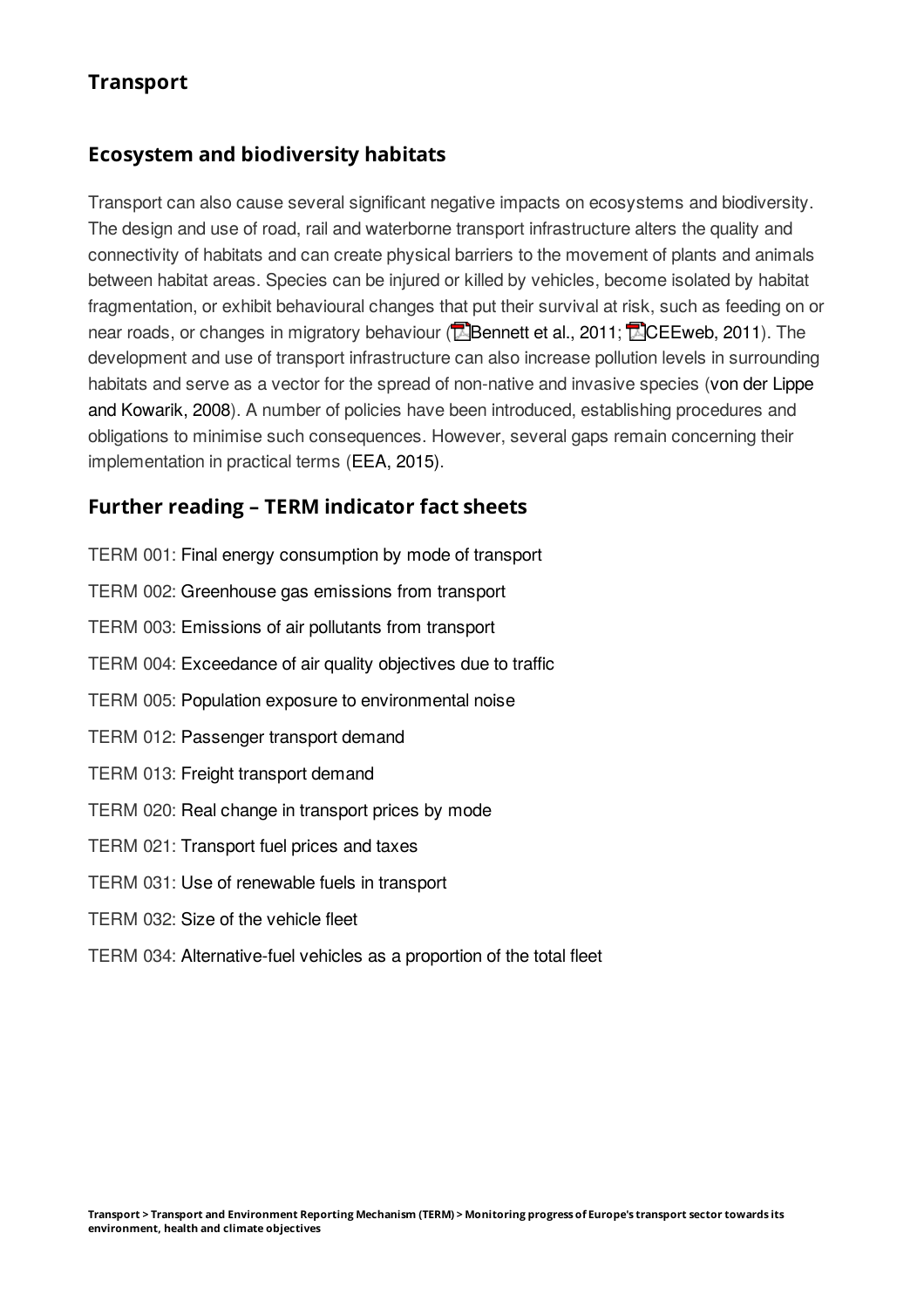#### **Footnotes and References**

[1] 55 dB Lden — noise indicator under the EU's Environmental Noise Directive designed to assess annoyance by setting a day, evening, and night noise level of 55 dB.

Bennett, V. J., Smith, W. P. and Betts, M. G., 2011, Toward Understanding the Ecological Impact of Transportation Corridors, General Technical Report, PNW-GTR-846, US Department of Agriculture, Forest Service (**Mhttps://www.fs.fed.us/pnw/pubs/pnw\_gtr846.pdf**).

CEEweb, 2011, 'Land Use and Green Infrastructure' (Mhttp://www.ceeweb.org/wpcontent/uploads/2011/12/landuse factsheet GI.pdf).

EEA, 2015, 'Evaluating 15 years of transport and environmental policy integration — TERM 2015: Transport indicators tracking progress towards environmental targets in Europe', European Environment Agency [\(https://www.eea.europa.eu//publications/term-report-2015](https://www.eea.europa.eu/publications/term-report-2015)) accessed 26 October 2017.

EEA, 2017a, 'Approximated European Union greenhouse gas inventory: Proxy GHG emission estimates for 2016', European Environment Agency

[\(https://www.eea.europa.eu/themes/climate/approximated-greenhouse-gas](https://www.eea.europa.eu/themes/climate/approximated-greenhouse-gas-emissions/approximated-greenhouse-gas-emissions-in-2016)emissions/approximated-greenhouse-gas-emissions-in-2016).

EEA, 2017b, 'Renewable energy in Europe 2017: recent growth and knock-on effects', European Environment Agency [\(https://www.eea.europa.eu/publications/renewable-energy-in-europe-2017](https://www.eea.europa.eu/publications/renewable-energy-in-europe-2017)).

von der Lippe, M. and Kowarik, I., 2008, 'Do cities export biodiversity? Traffic as dispersal vector across urban-rural gradients', Diversity and Distributions 14(1), 18-25 [\(http://onlinelibrary.wiley.com/doi/10.1111/j.1472-4642.2007.00401.x/full](http://onlinelibrary.wiley.com/doi/10.1111/j.1472-4642.2007.00401.x/full)).

## **Identifiers**

#### **Briefing 11/2017**

| <b>Title:</b> Transport and Environment Reporting Mechanism (TERM) briefing - policy targets |              |                                                                            |             |      |     |  |  |  |  |  |  |
|----------------------------------------------------------------------------------------------|--------------|----------------------------------------------------------------------------|-------------|------|-----|--|--|--|--|--|--|
| Linguistic version                                                                           | Media/Volume | Catalogue number                                                           | <b>ISBN</b> | ISSN | DOI |  |  |  |  |  |  |
| ΗN                                                                                           |              | PDF/Volume 01 TH-AM-17-013-EN-N 978-92-9213-930-8 2467-3196 10.2800/620161 |             |      |     |  |  |  |  |  |  |

Transport > Transport and Environment Reporting Mechanism (TERM) > Monitoring progress of Europe's transport sector towards its **environment, health and climate objectives**